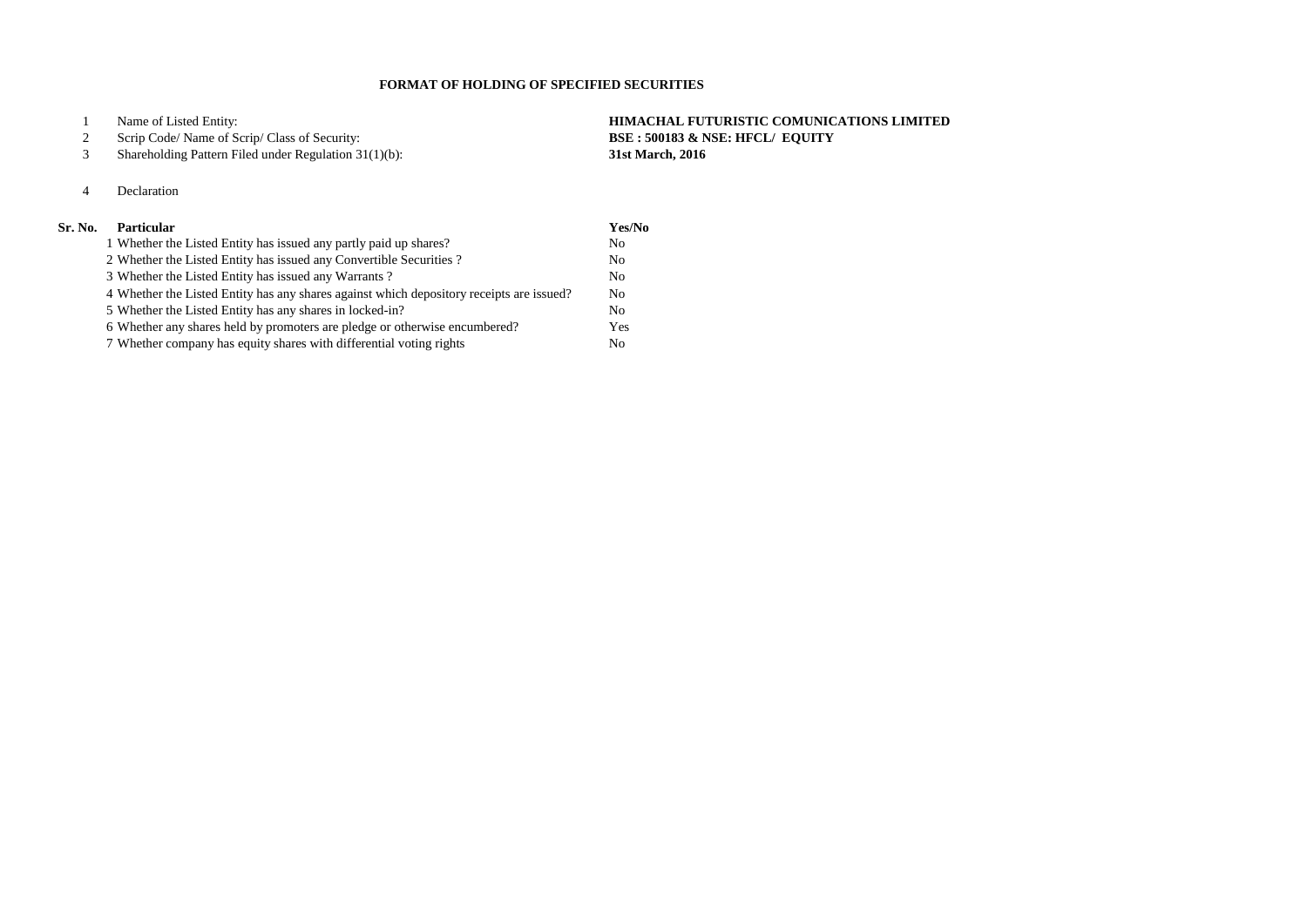|                              | Table I - Summary Statement holding of specified securities |                               |                                       |                                                    |                                                                             |                                                          |                                                                           |                                              |                                                                     |                                        |                                                                                        |                                                                                                    |                    |                                                      |                                                                     |                                                      |               |
|------------------------------|-------------------------------------------------------------|-------------------------------|---------------------------------------|----------------------------------------------------|-----------------------------------------------------------------------------|----------------------------------------------------------|---------------------------------------------------------------------------|----------------------------------------------|---------------------------------------------------------------------|----------------------------------------|----------------------------------------------------------------------------------------|----------------------------------------------------------------------------------------------------|--------------------|------------------------------------------------------|---------------------------------------------------------------------|------------------------------------------------------|---------------|
|                              |                                                             |                               |                                       |                                                    |                                                                             |                                                          |                                                                           |                                              |                                                                     |                                        |                                                                                        |                                                                                                    |                    |                                                      |                                                                     |                                                      |               |
| <b>Category</b><br>(I)       | <b>Category of shareholder</b><br>(II)                      |                               |                                       |                                                    |                                                                             |                                                          |                                                                           |                                              | Number of Voting Rights held in each class of<br>securities<br>(IX) |                                        | No. of<br><b>Shares</b>                                                                | Shareholdi<br>ng, as a % Number of Locked<br>assuming<br>full<br>conversion                        | in shares<br>(XII) |                                                      | Number of Shares<br>pledged or<br>otherwise<br>encumbered<br>(XIII) |                                                      |               |
|                              |                                                             | Nos. of shareholders<br>(III) | No. of fully paid<br>up equity shares | No. of Partly paid-up<br>equity shares held<br>(V) | No. of shares<br>underlying<br><b>Depository</b><br><b>Receipts</b><br>(VI) | Total nos. shares<br>held<br>$(VII) = (IV)+(V)+$<br>(VI) | Shareholding as a % of<br>total no. of shares<br>(calculated as per SCRR, | <b>No of Voting Rights</b>                   |                                                                     | <b>Underlying</b><br><b>Outstandin</b> | convertible<br>securities (<br>as a                                                    |                                                                                                    |                    |                                                      |                                                                     | Number of equity<br>shares held in<br>dematerialized |               |
|                              |                                                             |                               | held<br>(IV)                          |                                                    |                                                                             |                                                          | 1957)<br>(VIII)<br>As a % of $(A+B+C2)$                                   | <b>Class</b><br>$\bigcap$ Class eg:X<br>eg:Y | <b>Total</b>                                                        |                                        | convertible<br>Total as securities<br>a % of   (including<br>$(A+B+C$ Warrants)<br>(X) | percentage<br>of diluted<br>share<br>capital)<br>$(XI)=$<br>$(VII)+(X)$<br>As a % of<br>$(A+B+C2)$ | No.<br>(a)         | As a $%$<br>of total<br><b>Shares</b><br>held<br>(b) | No.<br>(a)                                                          | As a %<br>of total<br><b>Shares</b><br>held<br>(b)   | form<br>(XIV) |
|                              | $(A)$ Promoter & Promoter Group                             |                               | 482924214                             |                                                    |                                                                             | 482924214                                                | 38.96507                                                                  | 482924214                                    | 482924214 38.9651                                                   |                                        |                                                                                        | 0 38.9650718                                                                                       |                    |                                                      | 0 242604750 50.2366                                                 |                                                      | 482923114     |
|                              | $(B)$ Public                                                | 245710                        | 756452980                             |                                                    |                                                                             | 756452980                                                | 61.03493                                                                  | 756452980                                    | 756452980 61.0349                                                   |                                        |                                                                                        | 0 61.0349282                                                                                       |                    |                                                      |                                                                     |                                                      | 755902926     |
| (C) Non Promoter- Non Public |                                                             |                               |                                       |                                                    |                                                                             |                                                          |                                                                           |                                              |                                                                     |                                        |                                                                                        |                                                                                                    |                    |                                                      |                                                                     |                                                      |               |
| (C1) Shares underlying DRs   |                                                             |                               |                                       |                                                    |                                                                             |                                                          |                                                                           |                                              |                                                                     |                                        |                                                                                        |                                                                                                    |                    |                                                      |                                                                     |                                                      |               |
|                              | (C2) Shares held by Employee Trusts                         |                               |                                       |                                                    |                                                                             |                                                          |                                                                           |                                              |                                                                     |                                        |                                                                                        |                                                                                                    |                    |                                                      |                                                                     |                                                      |               |
|                              | <b>Total</b>                                                | 245725                        | 1239377194                            |                                                    |                                                                             | 1239377194                                               | 100                                                                       | 1239377194                                   | 1239377194                                                          | <b>100</b>                             |                                                                                        |                                                                                                    |                    |                                                      | 0 242604750 19.5747                                                 |                                                      | 1238826040    |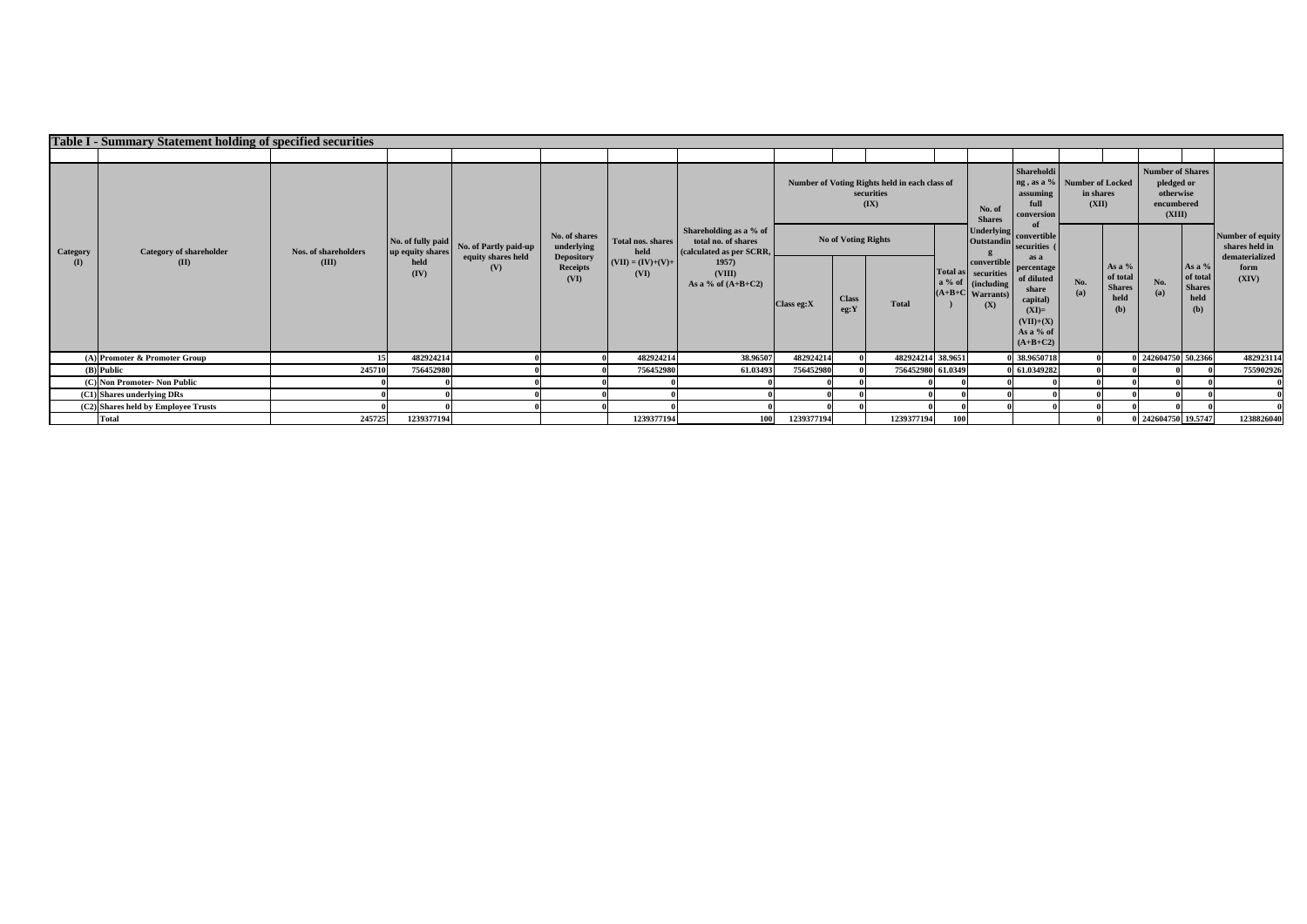## **Table II - Statement showing shareholding pattern of the Promoter and Promoter Group**

|                                                                     |                                |                                                                       |                            |                                                                                                   |                                                       | <b>Sharehol</b>                                                        |                      |                            | Number of Voting Rights held in each class of securities<br>(IX) |                                                     |                                                                                         | Shareholdin<br>$g$ , as a %<br>assuming<br>full                                                                                         | <b>Number of Locked</b><br>in shares<br>(XII) |                                                      |                       | <b>Number of Shares</b><br>pledged or otherwise<br>encumbered<br>(XIII)                       |                      |
|---------------------------------------------------------------------|--------------------------------|-----------------------------------------------------------------------|----------------------------|---------------------------------------------------------------------------------------------------|-------------------------------------------------------|------------------------------------------------------------------------|----------------------|----------------------------|------------------------------------------------------------------|-----------------------------------------------------|-----------------------------------------------------------------------------------------|-----------------------------------------------------------------------------------------------------------------------------------------|-----------------------------------------------|------------------------------------------------------|-----------------------|-----------------------------------------------------------------------------------------------|----------------------|
|                                                                     |                                |                                                                       |                            | Nos. of                                                                                           |                                                       | ding $\%$<br>calculate                                                 |                      | <b>No of Voting Rights</b> |                                                                  |                                                     | No. of<br><b>Shares</b>                                                                 | conversion<br>of                                                                                                                        |                                               |                                                      |                       |                                                                                               | Number of equity     |
| <b>Category &amp; Name of the Shareholders</b><br>(I)               | No. of<br><b>Ider</b><br>(III) | No. of fully paid<br>shareho up equity shares<br>held<br>$\vert$ (IV) | <b>Partly paid-</b><br>(V) | shares<br>$\frac{1}{2}$ up equity underlying<br>shares held Depository<br><b>Receipts</b><br>(VI) | <b>Total nos. shares</b><br>held<br>$(VII = IV+V+VI)$ | d as per<br>SCRR,<br>1957<br>As a %<br>of<br>$(A+B+C)$<br>2)<br>(VIII) | <b>Class X</b>       | ClassY                     | <b>Total</b>                                                     | Total as a<br>% of Total<br><b>Voting</b><br>rights | Outstanding securities (<br>convertible<br>securities<br>(including<br>Warrants)<br>(X) | Underlying   convertible<br>as a<br>percentage<br>of diluted<br>share<br>capital)<br>$(XI) =$<br>$(VII)+(X)$ as<br>$a\%$ of<br>$A+B+C2$ | No.<br>(a)                                    | As a $%$<br>of total<br><b>Shares</b><br>held<br>(b) | No.<br>(a)            | shares held in<br>dematerialized<br>As a % of<br>form<br>total shares<br>(XIV)<br>held<br>(b) |                      |
| 1 Indian                                                            |                                |                                                                       |                            |                                                                                                   |                                                       |                                                                        |                      |                            |                                                                  |                                                     |                                                                                         |                                                                                                                                         |                                               |                                                      |                       |                                                                                               |                      |
| (a) Individuals/Hindu undivided Family                              |                                |                                                                       |                            |                                                                                                   |                                                       |                                                                        |                      |                            |                                                                  |                                                     |                                                                                         |                                                                                                                                         |                                               |                                                      |                       |                                                                                               |                      |
| Anant Nahata                                                        |                                | 470000                                                                |                            |                                                                                                   | 470000                                                | 0.03792                                                                | 470000               |                            | 470000                                                           | 0.03792                                             |                                                                                         | 0.03792                                                                                                                                 |                                               |                                                      | 239700                | 51.00000                                                                                      | 470000               |
| <b>Babulal Nahata</b>                                               |                                | 82407                                                                 |                            |                                                                                                   | 82407                                                 | 0.00665                                                                | 82407                |                            | 82407                                                            | 0.00665                                             |                                                                                         | 0.00665                                                                                                                                 |                                               |                                                      |                       |                                                                                               | 82407                |
| Mahendra Nahata                                                     |                                | 73477                                                                 |                            |                                                                                                   | 73477                                                 | 0.00593                                                                | 73477                |                            | 73477                                                            | 0.00593                                             |                                                                                         | 0.00593                                                                                                                                 |                                               |                                                      |                       |                                                                                               | 73477                |
| Manik Lal Nahata                                                    |                                | 11920                                                                 |                            |                                                                                                   | 11920                                                 | 0.00096                                                                | 11920                |                            | 11920                                                            | 0.00096                                             |                                                                                         | 0.00096                                                                                                                                 |                                               |                                                      |                       |                                                                                               | 11920                |
| Anil Kumar Nahata                                                   |                                | 540                                                                   |                            |                                                                                                   | 540                                                   | 0.00004                                                                | 540                  |                            | 540                                                              | 0.00004                                             |                                                                                         | 0.00004                                                                                                                                 |                                               |                                                      |                       |                                                                                               | 540                  |
|                                                                     |                                |                                                                       |                            |                                                                                                   |                                                       |                                                                        |                      |                            |                                                                  |                                                     |                                                                                         |                                                                                                                                         |                                               |                                                      |                       |                                                                                               |                      |
| (b) Central Government/ State Government(s)                         |                                |                                                                       |                            |                                                                                                   |                                                       |                                                                        |                      |                            |                                                                  |                                                     |                                                                                         | 0.00000                                                                                                                                 |                                               |                                                      |                       |                                                                                               |                      |
|                                                                     |                                |                                                                       |                            |                                                                                                   |                                                       |                                                                        |                      |                            |                                                                  |                                                     |                                                                                         |                                                                                                                                         |                                               |                                                      |                       |                                                                                               |                      |
|                                                                     |                                |                                                                       |                            |                                                                                                   |                                                       |                                                                        |                      |                            |                                                                  |                                                     |                                                                                         |                                                                                                                                         |                                               |                                                      |                       |                                                                                               |                      |
| (c) Financial Institutions/ Banks                                   |                                |                                                                       |                            |                                                                                                   |                                                       |                                                                        |                      |                            |                                                                  |                                                     |                                                                                         | 0.00000                                                                                                                                 |                                               |                                                      |                       |                                                                                               |                      |
|                                                                     |                                |                                                                       |                            |                                                                                                   |                                                       |                                                                        |                      |                            |                                                                  |                                                     |                                                                                         |                                                                                                                                         |                                               |                                                      |                       |                                                                                               |                      |
|                                                                     |                                |                                                                       |                            |                                                                                                   |                                                       |                                                                        |                      |                            |                                                                  |                                                     |                                                                                         |                                                                                                                                         |                                               |                                                      |                       |                                                                                               |                      |
| (d) Any Other (specify)                                             |                                |                                                                       |                            |                                                                                                   |                                                       |                                                                        |                      |                            |                                                                  |                                                     |                                                                                         |                                                                                                                                         |                                               |                                                      |                       |                                                                                               |                      |
|                                                                     |                                |                                                                       |                            |                                                                                                   |                                                       |                                                                        |                      |                            |                                                                  |                                                     |                                                                                         |                                                                                                                                         |                                               |                                                      |                       |                                                                                               |                      |
| <b>Bodies Corporate</b>                                             |                                |                                                                       |                            |                                                                                                   | 238390000                                             | 19.23466                                                               | 238390000            |                            | 238390000                                                        | 19.23466                                            |                                                                                         | 19.23466                                                                                                                                |                                               |                                                      |                       |                                                                                               | 238390000            |
| <b>MN Ventures Private Limited</b>                                  |                                | 238390000                                                             |                            |                                                                                                   |                                                       |                                                                        |                      | $\overline{0}$             | 234765000                                                        |                                                     | $\overline{0}$                                                                          |                                                                                                                                         |                                               |                                                      | 121578900             | 51.00000                                                                                      |                      |
| NextWave Communications Private Ltd<br>Apex Enterprises (India) Ltd |                                | 234765000<br>5871195                                                  |                            |                                                                                                   | 234765000 18.94218<br>5871195                         | 0.47372                                                                | 234765000<br>5871195 |                            | 5871195                                                          | 18.94218<br>0.47372                                 | $\Omega$                                                                                | 18.94218<br>0.47372                                                                                                                     |                                               |                                                      | 0 119730150<br>400000 | 51.00000<br>6.81292                                                                           | 234765000<br>5870095 |
| Kalyan Vyapaar (P) Ltd                                              |                                | 1098174                                                               |                            |                                                                                                   | 1098174                                               | 0.08861                                                                | 1098174              |                            | 1098174                                                          | 0.08861                                             |                                                                                         | 0.08861                                                                                                                                 |                                               |                                                      |                       |                                                                                               | 1098174              |
| Vinsan Brothers (P) Ltd                                             |                                | 671600                                                                |                            |                                                                                                   | 671600                                                | 0.05419                                                                | 671600               |                            | 671600                                                           | 0.05419                                             | $\Omega$                                                                                | 0.05419                                                                                                                                 |                                               |                                                      |                       |                                                                                               | 671600               |
| <b>Burlington Finance Ltd</b>                                       |                                | 664200                                                                |                            |                                                                                                   | 664200                                                | 0.05359                                                                | 664200               |                            | 664200                                                           | 0.05359                                             |                                                                                         | 0.05359                                                                                                                                 |                                               |                                                      |                       | 98.76543                                                                                      | 664200               |
| Yashodham Merchants (P) Ltd                                         |                                | 350000                                                                |                            |                                                                                                   | 350000                                                | 0.02824                                                                | 350000               |                            | 350000                                                           | 0.02824                                             |                                                                                         | 0.02824                                                                                                                                 |                                               |                                                      | 656000                |                                                                                               | 350000               |
| Shanker Sales Promotion (P) Ltd                                     |                                | 300201                                                                |                            |                                                                                                   | 300201                                                | 0.02422                                                                | 300201               |                            | 300201                                                           | 0.02422                                             |                                                                                         | 0.02422                                                                                                                                 |                                               |                                                      |                       |                                                                                               | 300201               |
| Amrit Sales Promotion (P) Ltd                                       |                                | 172700                                                                |                            |                                                                                                   | 172700                                                | 0.01393                                                                | 172700               |                            | 172700                                                           | 0.01393                                             |                                                                                         | 0.01393                                                                                                                                 |                                               |                                                      |                       |                                                                                               | 172700               |
| Vaibhav Credit & Portfolio (P) Ltd                                  |                                | 2800                                                                  |                            |                                                                                                   | 2800                                                  | 0.00023                                                                | 2800                 |                            | 2800                                                             | 0.00023                                             | $\Omega$                                                                                | 0.00023                                                                                                                                 |                                               |                                                      |                       |                                                                                               | 2800                 |
| Sub-Total- $(A)$ $(1)$                                              | 15                             | 482924214                                                             |                            |                                                                                                   | 482924214 38.96507                                    |                                                                        | 482924214            |                            | 482924214                                                        | 38.96507                                            |                                                                                         | 38.9650718                                                                                                                              |                                               |                                                      | 0 242604750           | 50.23661                                                                                      | 482923114            |
| $2$ Foreign                                                         |                                |                                                                       |                            |                                                                                                   |                                                       |                                                                        |                      |                            |                                                                  |                                                     |                                                                                         |                                                                                                                                         |                                               |                                                      |                       |                                                                                               |                      |
| (a) Indivi/Non-Resi Foreign Indivi                                  |                                |                                                                       |                            |                                                                                                   |                                                       |                                                                        |                      |                            |                                                                  |                                                     |                                                                                         |                                                                                                                                         |                                               |                                                      |                       |                                                                                               | $\Omega$             |
|                                                                     |                                |                                                                       |                            |                                                                                                   |                                                       |                                                                        |                      |                            |                                                                  |                                                     |                                                                                         |                                                                                                                                         |                                               |                                                      |                       |                                                                                               |                      |
|                                                                     |                                |                                                                       |                            |                                                                                                   |                                                       |                                                                        |                      |                            |                                                                  |                                                     |                                                                                         |                                                                                                                                         |                                               |                                                      |                       |                                                                                               |                      |
| (b) Government                                                      |                                |                                                                       |                            |                                                                                                   |                                                       |                                                                        |                      |                            |                                                                  |                                                     |                                                                                         |                                                                                                                                         |                                               |                                                      |                       |                                                                                               |                      |
|                                                                     |                                |                                                                       |                            |                                                                                                   |                                                       |                                                                        |                      |                            |                                                                  |                                                     |                                                                                         |                                                                                                                                         |                                               |                                                      |                       |                                                                                               |                      |
|                                                                     |                                |                                                                       |                            |                                                                                                   |                                                       |                                                                        |                      |                            |                                                                  |                                                     |                                                                                         |                                                                                                                                         |                                               |                                                      |                       |                                                                                               |                      |
|                                                                     |                                |                                                                       |                            |                                                                                                   |                                                       |                                                                        |                      |                            |                                                                  |                                                     |                                                                                         |                                                                                                                                         |                                               |                                                      |                       |                                                                                               |                      |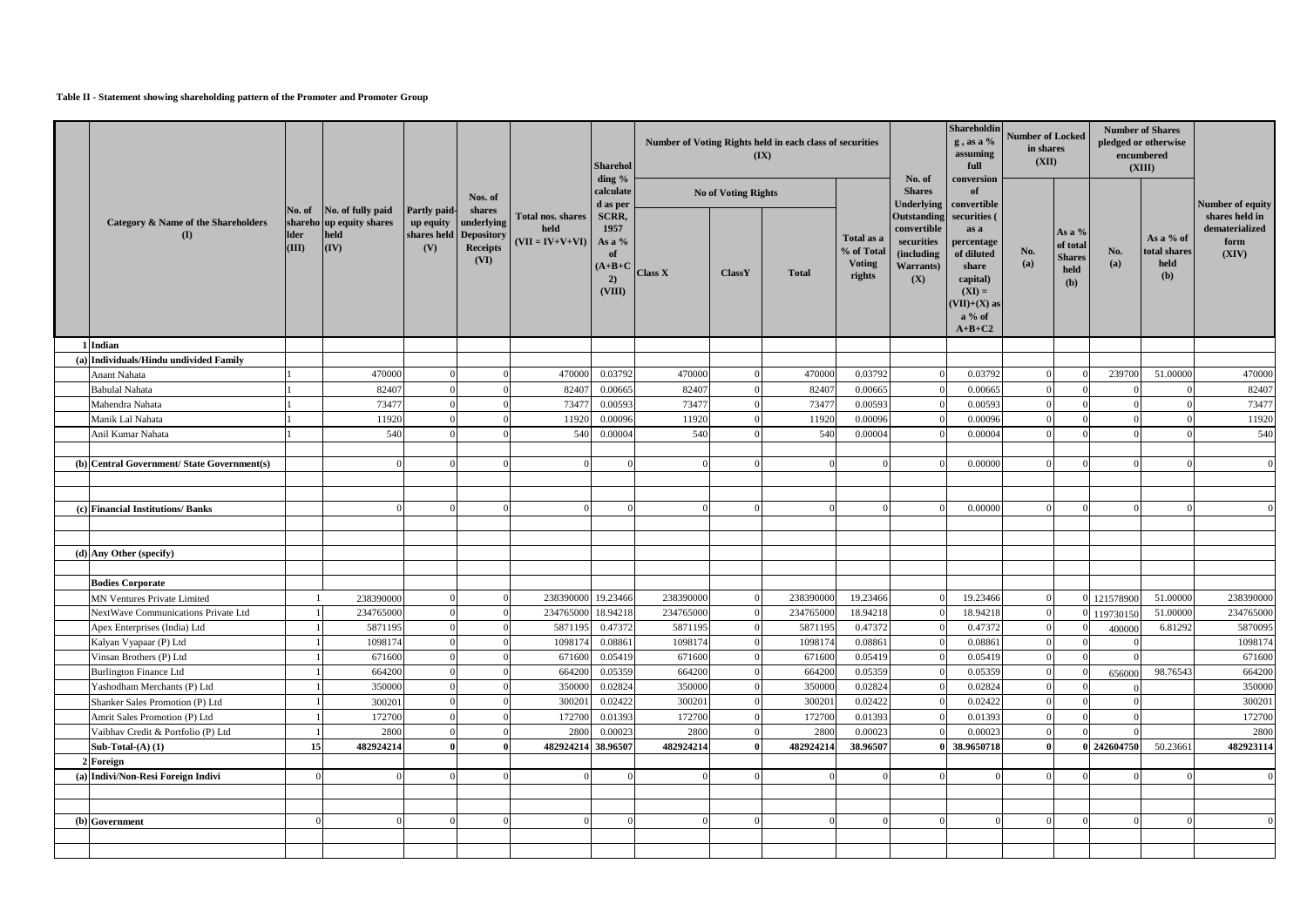| (c) Institutions                                                         |           |  |                    |           |           |          |          |  |             |          |           |
|--------------------------------------------------------------------------|-----------|--|--------------------|-----------|-----------|----------|----------|--|-------------|----------|-----------|
|                                                                          |           |  |                    |           |           |          |          |  |             |          |           |
|                                                                          |           |  |                    |           |           |          |          |  |             |          |           |
| (d) Foreign Portfolio Investor                                           |           |  |                    |           |           |          |          |  |             |          |           |
|                                                                          |           |  |                    |           |           |          |          |  |             |          |           |
|                                                                          |           |  |                    |           |           |          |          |  |             |          |           |
| (e) Any Other (specify)                                                  |           |  |                    |           |           |          |          |  |             |          |           |
|                                                                          |           |  |                    |           |           |          |          |  |             |          |           |
|                                                                          |           |  |                    |           |           |          |          |  |             |          |           |
| Total Shareholding of Promoter and Promoter<br>Group $(A)=(A)(1)+(A)(2)$ | 482924214 |  | 482924214 38.96507 | 482924214 | 482924214 | 38.96507 | 38.96507 |  | 0 242604750 | 50.23661 | 482923114 |

Details of Shares which remain unclaimed may be given hear along with details such as number of shareholders, outstanding shares held in demat/unclaimed suspense account, voting rights which are frozen etc. : **NIL**

Note: (1) PAN would not be displayed on website of Stock Exchange(s).

 (2) The term Encumbrance has the same meaning as assigned under regulation 28 (3) of SEBI (Substantial Acquisition of Shares and Takeovers) Regulations, 2011.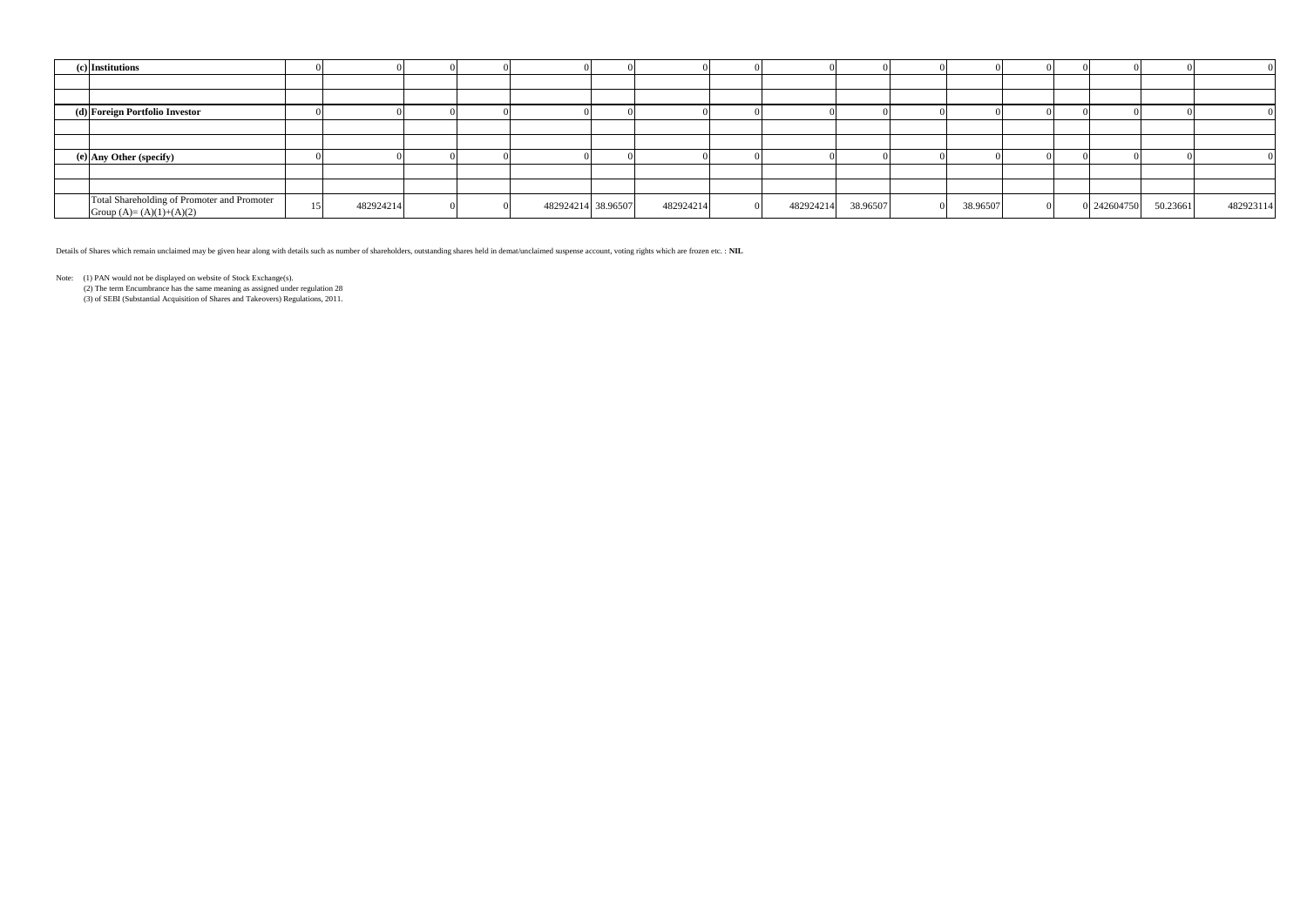|                                                                              |                                |                                                                                             |          |                                                             |                                                |                                                                                    | Number of Voting Rights held in each class of securities | (IX)                       |              | Shareholdi<br>ng, as a %<br>assuming<br>full        | <b>Number of Locked</b><br>in shares<br>(XII)                                     |                                                                                                                                                 | <b>Number of Shares</b><br>pledged or otherwise<br>encumbered<br>$($ VIII |                                                      |            |                                                 |                                                                       |
|------------------------------------------------------------------------------|--------------------------------|---------------------------------------------------------------------------------------------|----------|-------------------------------------------------------------|------------------------------------------------|------------------------------------------------------------------------------------|----------------------------------------------------------|----------------------------|--------------|-----------------------------------------------------|-----------------------------------------------------------------------------------|-------------------------------------------------------------------------------------------------------------------------------------------------|---------------------------------------------------------------------------|------------------------------------------------------|------------|-------------------------------------------------|-----------------------------------------------------------------------|
|                                                                              |                                |                                                                                             |          | Nos. of                                                     |                                                | <b>Sharehold</b><br>ing $\%$                                                       |                                                          | <b>No of Voting Rights</b> |              |                                                     | No. of<br><b>Shares</b><br>Underlying                                             | conversion                                                                                                                                      |                                                                           |                                                      |            |                                                 |                                                                       |
| <b>Category &amp; Name of the Shareholders</b><br>(I)                        | No. of<br>shareholder<br>(III) | No. of fully paid Partly paid-<br>up equity shares   up equity   underlying<br>held<br>(IV) | (V)      | shares<br>shares held Depository<br><b>Receipts</b><br>(VI) | Total nos. shares<br>held<br>$(VII = IV+V+VI)$ | calculated<br>as per<br>SCRR,<br>1957<br>As a % of<br>$(A+B+C2)$ Class X<br>(VIII) |                                                          | <b>ClassY</b>              | <b>Total</b> | Total as a<br>% of Total<br><b>Voting</b><br>rights | Outstandin<br>convertible<br>securities<br>(including<br><b>Warrants</b> )<br>(X) | convertibl<br>e securities<br>$\int$ (as a<br>percentage<br>of diluted<br>share<br>capital)<br>$(XI) =$<br>$(VII)+(X)$<br>as a % of<br>$A+B+C2$ | No.<br>(a)                                                                | As a $%$<br>of total<br><b>Shares</b><br>held<br>(b) | No.<br>(a) | As a % of<br>total shares<br>held<br><b>(b)</b> | Number of equity<br>shares held in<br>dematerialized<br>form<br>(XIV) |
| <b>Institutions</b>                                                          |                                |                                                                                             |          |                                                             |                                                |                                                                                    |                                                          |                            |              |                                                     |                                                                                   |                                                                                                                                                 |                                                                           |                                                      |            |                                                 |                                                                       |
| <b>Mutual Funds/UTI</b>                                                      | 15                             | 1747079                                                                                     |          |                                                             | 1747079                                        | 0.14096                                                                            | 1747079                                                  |                            | 1747079      | 0.14096                                             |                                                                                   | 0.14096                                                                                                                                         |                                                                           |                                                      |            |                                                 | 1743249                                                               |
|                                                                              |                                |                                                                                             |          |                                                             |                                                |                                                                                    |                                                          |                            |              |                                                     |                                                                                   |                                                                                                                                                 |                                                                           |                                                      |            |                                                 |                                                                       |
|                                                                              |                                |                                                                                             |          |                                                             |                                                |                                                                                    |                                                          |                            |              |                                                     |                                                                                   |                                                                                                                                                 |                                                                           |                                                      |            |                                                 |                                                                       |
| <b>Venture Capital Funds</b>                                                 |                                |                                                                                             |          |                                                             |                                                |                                                                                    |                                                          |                            |              |                                                     |                                                                                   |                                                                                                                                                 | $\Omega$                                                                  |                                                      |            |                                                 |                                                                       |
|                                                                              |                                |                                                                                             |          |                                                             |                                                |                                                                                    |                                                          |                            |              |                                                     |                                                                                   |                                                                                                                                                 |                                                                           |                                                      |            |                                                 |                                                                       |
|                                                                              |                                |                                                                                             |          |                                                             |                                                |                                                                                    |                                                          |                            |              |                                                     |                                                                                   |                                                                                                                                                 |                                                                           |                                                      |            |                                                 |                                                                       |
|                                                                              |                                |                                                                                             |          |                                                             |                                                |                                                                                    |                                                          |                            |              |                                                     |                                                                                   |                                                                                                                                                 |                                                                           |                                                      |            |                                                 |                                                                       |
| <b>Alternate Investment Funds</b>                                            |                                |                                                                                             |          |                                                             |                                                |                                                                                    |                                                          |                            |              |                                                     |                                                                                   |                                                                                                                                                 |                                                                           |                                                      |            |                                                 |                                                                       |
|                                                                              |                                |                                                                                             |          |                                                             |                                                |                                                                                    |                                                          |                            |              |                                                     |                                                                                   |                                                                                                                                                 |                                                                           |                                                      |            |                                                 |                                                                       |
| <b>Foreign Venture Capital Investors</b>                                     |                                |                                                                                             |          |                                                             |                                                |                                                                                    |                                                          |                            |              |                                                     |                                                                                   |                                                                                                                                                 |                                                                           |                                                      |            |                                                 |                                                                       |
|                                                                              |                                |                                                                                             |          |                                                             |                                                |                                                                                    |                                                          |                            |              |                                                     |                                                                                   |                                                                                                                                                 |                                                                           |                                                      |            |                                                 |                                                                       |
|                                                                              |                                |                                                                                             |          |                                                             |                                                |                                                                                    |                                                          |                            |              |                                                     |                                                                                   |                                                                                                                                                 |                                                                           |                                                      |            |                                                 |                                                                       |
| <b>Foreign Portfolio Investors</b>                                           | 23                             | 37748135                                                                                    |          |                                                             | 37748135                                       | 3.04573                                                                            | 37748135                                                 |                            | 37748135     | 3.04573                                             |                                                                                   | 3.04573                                                                                                                                         | $\Omega$                                                                  |                                                      |            |                                                 | 37748135                                                              |
|                                                                              |                                |                                                                                             |          |                                                             |                                                |                                                                                    |                                                          |                            |              |                                                     |                                                                                   |                                                                                                                                                 |                                                                           |                                                      |            |                                                 |                                                                       |
|                                                                              |                                |                                                                                             |          |                                                             |                                                |                                                                                    |                                                          |                            |              |                                                     |                                                                                   |                                                                                                                                                 |                                                                           |                                                      |            |                                                 |                                                                       |
| <b>Financial Institutions/Banks</b>                                          |                                | 106158937                                                                                   |          |                                                             | 106158937                                      | 8.56551                                                                            | 106158937                                                |                            | 106158937    | 8.56551                                             |                                                                                   | 8.56551                                                                                                                                         |                                                                           |                                                      |            |                                                 | 106157837                                                             |
| <b>IDBI BANK LTD.</b>                                                        |                                | 96033845                                                                                    | $\Omega$ | $\Omega$                                                    | 96033845                                       | 7.74856                                                                            | 96033845                                                 |                            | 96033845     | 7.74856                                             | $\mathbf{0}$                                                                      | 7.74856                                                                                                                                         | $\overline{0}$                                                            |                                                      | $\Omega$   |                                                 | 96032745                                                              |
|                                                                              |                                |                                                                                             |          |                                                             |                                                |                                                                                    |                                                          |                            |              |                                                     |                                                                                   |                                                                                                                                                 |                                                                           |                                                      |            |                                                 |                                                                       |
| <b>Insurance Companies</b>                                                   |                                | 521000                                                                                      |          |                                                             | 521000                                         | 0.04204                                                                            | 521000                                                   |                            | 521000       | 0.04204                                             |                                                                                   | 0.04204                                                                                                                                         | $\Omega$                                                                  |                                                      |            |                                                 | 521000                                                                |
|                                                                              |                                |                                                                                             |          |                                                             |                                                |                                                                                    |                                                          |                            |              |                                                     |                                                                                   |                                                                                                                                                 |                                                                           |                                                      |            |                                                 |                                                                       |
|                                                                              |                                |                                                                                             |          |                                                             |                                                |                                                                                    |                                                          |                            |              |                                                     |                                                                                   |                                                                                                                                                 |                                                                           |                                                      |            |                                                 |                                                                       |
| <b>Provident Funds/ Pension Funds</b>                                        |                                |                                                                                             |          |                                                             |                                                |                                                                                    |                                                          |                            |              |                                                     |                                                                                   |                                                                                                                                                 |                                                                           |                                                      |            |                                                 |                                                                       |
|                                                                              |                                |                                                                                             |          |                                                             |                                                |                                                                                    |                                                          |                            |              |                                                     |                                                                                   |                                                                                                                                                 |                                                                           |                                                      |            |                                                 |                                                                       |
| Any Other (specify)                                                          |                                |                                                                                             |          |                                                             |                                                |                                                                                    |                                                          |                            |              |                                                     |                                                                                   |                                                                                                                                                 |                                                                           |                                                      |            |                                                 |                                                                       |
| Foreign Institutional Investors                                              | 37                             | 10843825                                                                                    |          |                                                             | 10843825                                       | 0.87494                                                                            | 10843825                                                 |                            | 10843825     | 0.87494                                             |                                                                                   | 0.87494                                                                                                                                         | $\Omega$                                                                  |                                                      |            |                                                 | 10838205                                                              |
| Foreign Banks                                                                |                                | 5305                                                                                        |          | $\Omega$                                                    | 5305                                           | 0.00043                                                                            | 5305                                                     |                            | 5305         | 0.00043                                             |                                                                                   | 0.00043                                                                                                                                         | $\Omega$                                                                  |                                                      |            |                                                 | 1705                                                                  |
|                                                                              |                                |                                                                                             |          |                                                             |                                                |                                                                                    |                                                          |                            |              |                                                     |                                                                                   |                                                                                                                                                 |                                                                           |                                                      |            |                                                 |                                                                       |
| Sub-Total- $(B)$ (1)                                                         | 87                             | 157024281                                                                                   |          |                                                             | 157024281                                      | 12.66961                                                                           | 157024281                                                |                            | 157024281    | 12.66961                                            |                                                                                   | 12.66961                                                                                                                                        | $\Omega$                                                                  |                                                      |            |                                                 | 157010131                                                             |
| <b>Central Government/ State Government(s)/</b><br><b>President of India</b> |                                |                                                                                             |          |                                                             |                                                |                                                                                    |                                                          |                            |              |                                                     |                                                                                   |                                                                                                                                                 |                                                                           |                                                      |            |                                                 |                                                                       |
| Sub-Total- $(B)(2)$                                                          |                                |                                                                                             |          | $\Omega$                                                    |                                                | $\Omega$                                                                           |                                                          |                            |              |                                                     |                                                                                   |                                                                                                                                                 | $\Omega$                                                                  |                                                      |            |                                                 |                                                                       |
| <b>NON-Institutions</b>                                                      |                                |                                                                                             |          |                                                             |                                                |                                                                                    |                                                          |                            |              |                                                     |                                                                                   |                                                                                                                                                 |                                                                           |                                                      |            |                                                 |                                                                       |
| Individuals -                                                                |                                |                                                                                             |          |                                                             |                                                |                                                                                    |                                                          |                            |              |                                                     |                                                                                   |                                                                                                                                                 |                                                                           |                                                      |            |                                                 |                                                                       |
|                                                                              |                                |                                                                                             |          |                                                             |                                                |                                                                                    |                                                          |                            |              |                                                     |                                                                                   |                                                                                                                                                 |                                                                           |                                                      |            |                                                 |                                                                       |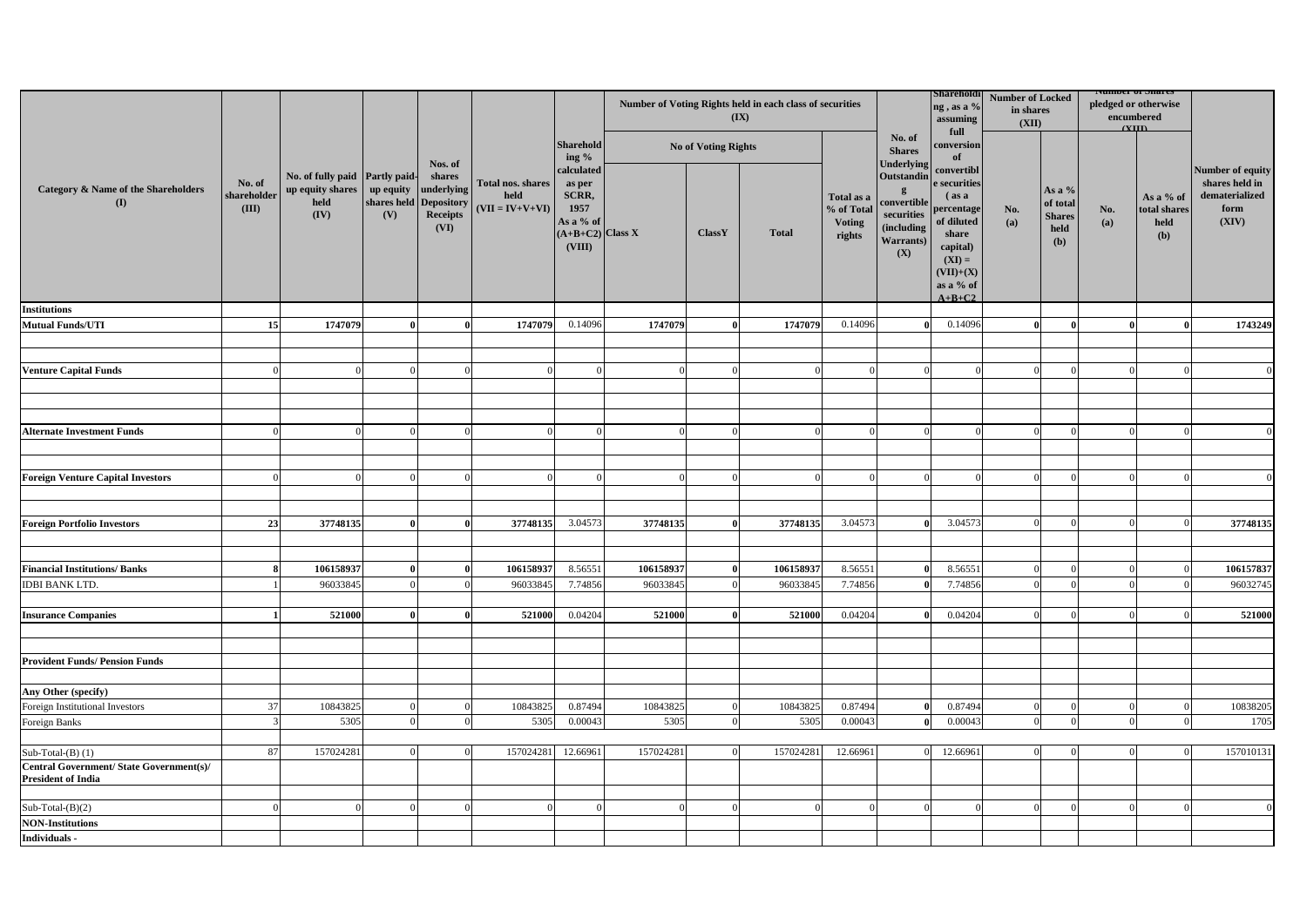| i. Individual shareholders holding nominal share<br>capital up to Rs. 2 lakhs.         | 240035 | 274197398 |  | 274197398 | 22.12381 | 274197398 |          | 274197398 | 22.12381 | 22.12381 |          |  | 273819484 |
|----------------------------------------------------------------------------------------|--------|-----------|--|-----------|----------|-----------|----------|-----------|----------|----------|----------|--|-----------|
|                                                                                        |        |           |  |           |          |           |          |           |          |          |          |  |           |
| ii. Individual shareholders holding nominal<br>share capital in excess of Rs. 2 lakhs. | 77     | 51180383  |  | 51180383  | 4.12952  | 51180383  | $\Omega$ | 51180383  | 4.12952  | 4.12952  |          |  | 51180383  |
|                                                                                        |        |           |  |           |          |           |          |           |          |          |          |  |           |
|                                                                                        |        |           |  |           |          |           |          |           |          |          |          |  |           |
| <b>NBFCs registered with RBI</b>                                                       |        |           |  |           |          |           |          |           |          |          |          |  |           |
|                                                                                        |        |           |  |           |          |           |          |           |          |          |          |  |           |
|                                                                                        |        |           |  |           |          |           |          |           |          |          |          |  |           |
| <b>Employee Trusts</b>                                                                 |        |           |  |           |          |           |          |           |          |          |          |  |           |
|                                                                                        |        |           |  |           |          |           |          |           |          |          |          |  |           |
|                                                                                        |        |           |  |           |          |           |          |           |          |          |          |  |           |
| <b>Overseas Depositories holding DRs)</b>                                              |        |           |  |           |          |           |          |           |          |          |          |  |           |
| (balancing figure)                                                                     |        |           |  |           |          |           |          |           |          |          |          |  |           |
|                                                                                        |        |           |  |           |          |           |          |           |          |          |          |  |           |
|                                                                                        |        |           |  |           |          |           |          |           |          |          |          |  |           |
| Any Other (specify)                                                                    |        |           |  |           |          |           |          |           |          |          |          |  |           |
| <b>Bodies Corporates</b>                                                               | 2879   | 263718436 |  | 263718436 | 21.27830 | 263718436 |          | 263718436 | 21.27830 | 21.27830 |          |  | 263687366 |
| RELIANCE INDUSTRIAL INVESTMENT<br>AND HOLDINGS LTD.                                    |        | 48532764  |  | 48532764  | 3.91590  | 48532764  | $\Omega$ | 48532764  | 3.91590  | 3.91590  |          |  | 48532764  |
| MKJ ENTERPRISES LIMITED                                                                |        | 23785461  |  | 23785461  | 1.91915  | 23785461  |          | 23785461  | 1.91915  | 1.91915  |          |  | 23785461  |
|                                                                                        |        |           |  |           |          |           |          |           |          | 0.00000  |          |  |           |
| <b>OCBs</b>                                                                            |        | 38250     |  | 38250     | 0.00309  | 38250     |          | 38250     | 0.00309  | 0.00309  | $\Omega$ |  | 37250     |
| <b>NRI</b>                                                                             | 2304   | 5416668   |  | 5416668   | 0.43705  | 5416668   |          | 5416668   | 0.43705  | 0.43705  | $\Omega$ |  | 5290748   |
| <b>Foreign Nationals</b>                                                               |        | 4720      |  | 4720      | 0.00038  | 4720      |          | 4720      | 0.00038  | 0.00038  | $\Omega$ |  | 4720      |
| <b>Trust</b>                                                                           | 11     | 93644     |  | 93644     | 0.00756  | 93644     |          | 93644     | 0.00756  | 0.00756  |          |  | 93644     |
| <b>Clearing Members</b>                                                                | 307    | 4779200   |  | 4779200   | 0.38561  | 4779200   |          | 4779200   | 0.38561  | 0.38561  |          |  | 4779200   |
|                                                                                        |        |           |  |           |          |           |          |           |          |          |          |  |           |
| Sub-Total- $(B)$ $(3)$                                                                 | 245623 | 599428699 |  | 599428699 | 48.36532 | 599428699 |          | 599428699 | 48.36532 | 48.36532 |          |  | 598892795 |
|                                                                                        |        |           |  |           |          |           |          |           |          |          |          |  |           |
|                                                                                        |        |           |  |           |          |           |          |           |          |          |          |  |           |
|                                                                                        |        |           |  |           |          |           |          |           |          |          |          |  |           |
| Total Public Shareholding (B)=<br>$(B)(1)+(B)(2)+(B)(3)$                               | 24571  | 756452980 |  | 756452980 | 61.03493 | 756452980 | $\Omega$ | 756452980 | 61.03493 | 61.03493 |          |  | 755902926 |

Details of the shareholders acting as persons in Concert including their Shareholding (No. and %): **NIL**

Details of Shares which remain unclaimed may be given hear along with details such as number of shareholders, outstanding shares held in demat/unclaimed suspense account, voting rights which are frozen etc. : **NIL**

Note: (1) PAN would not be displayed on website of Stock Exchange(s).

(2) The above format needs to be disclosed along with the name of following persons: Institutions/Non Institutions holding more than 1% of total number of shares.

(3) W.r.t. the information pertaining to Depository Receipts, the same may be disclosed in the respective columns to the extent information available and the balance to be disclosed as held by custodian,